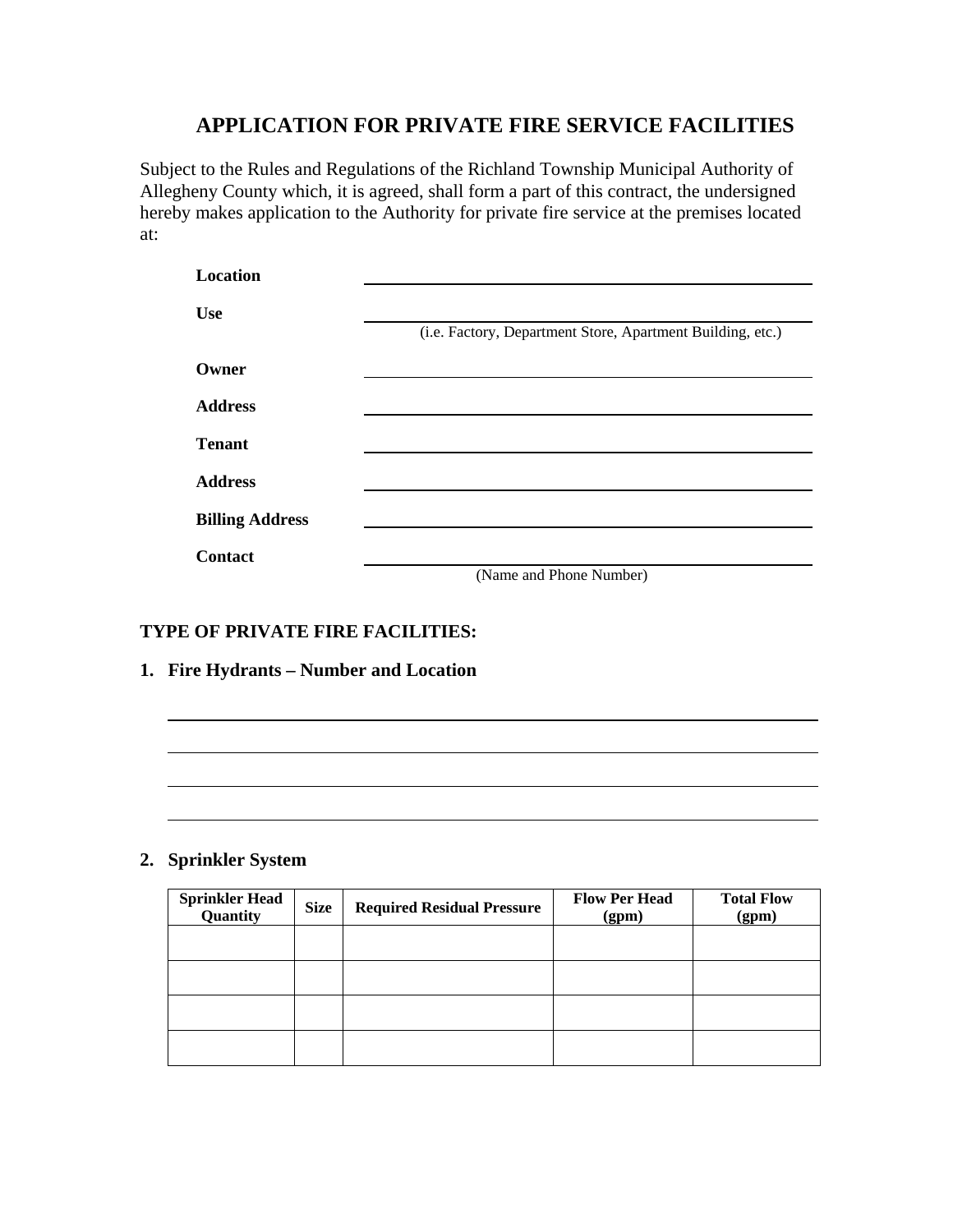## **3. Standpipes (interior riser pipe)**

| <b>Standpipe Size</b> | <b>Number</b><br>of Nozzles | Size of<br><b>Nozzle</b> | Required<br><b>Residual Pressure</b> | <b>Flow Per</b><br><b>Nozzle</b><br>(gpm) | <b>Total Flow</b><br>(gpm) |
|-----------------------|-----------------------------|--------------------------|--------------------------------------|-------------------------------------------|----------------------------|
|                       |                             |                          |                                      |                                           |                            |
|                       |                             |                          |                                      |                                           |                            |
|                       |                             |                          |                                      |                                           |                            |
|                       |                             |                          |                                      |                                           |                            |

### **4. Fire Pumps**

| Quantity | <b>Manufacturer</b> | <b>Model</b><br>No. | Flow<br>(gpm) | <b>Total Dynamic Head</b><br>(feet) | <b>Net Positive Suction</b><br><b>Required</b><br>(feet) |
|----------|---------------------|---------------------|---------------|-------------------------------------|----------------------------------------------------------|
|          |                     |                     |               |                                     |                                                          |
|          |                     |                     |               |                                     |                                                          |
|          |                     |                     |               |                                     |                                                          |
|          |                     |                     |               |                                     |                                                          |

Attach pump curves and pump selection calculations to this application.

# **5. Private Water Storage Tanks**

| Quantity | <b>Size</b> | <b>Type</b> | <b>Method of Operation</b> |
|----------|-------------|-------------|----------------------------|
|          |             |             |                            |
|          |             |             |                            |
|          |             |             |                            |
|          |             |             |                            |

## **6. Other**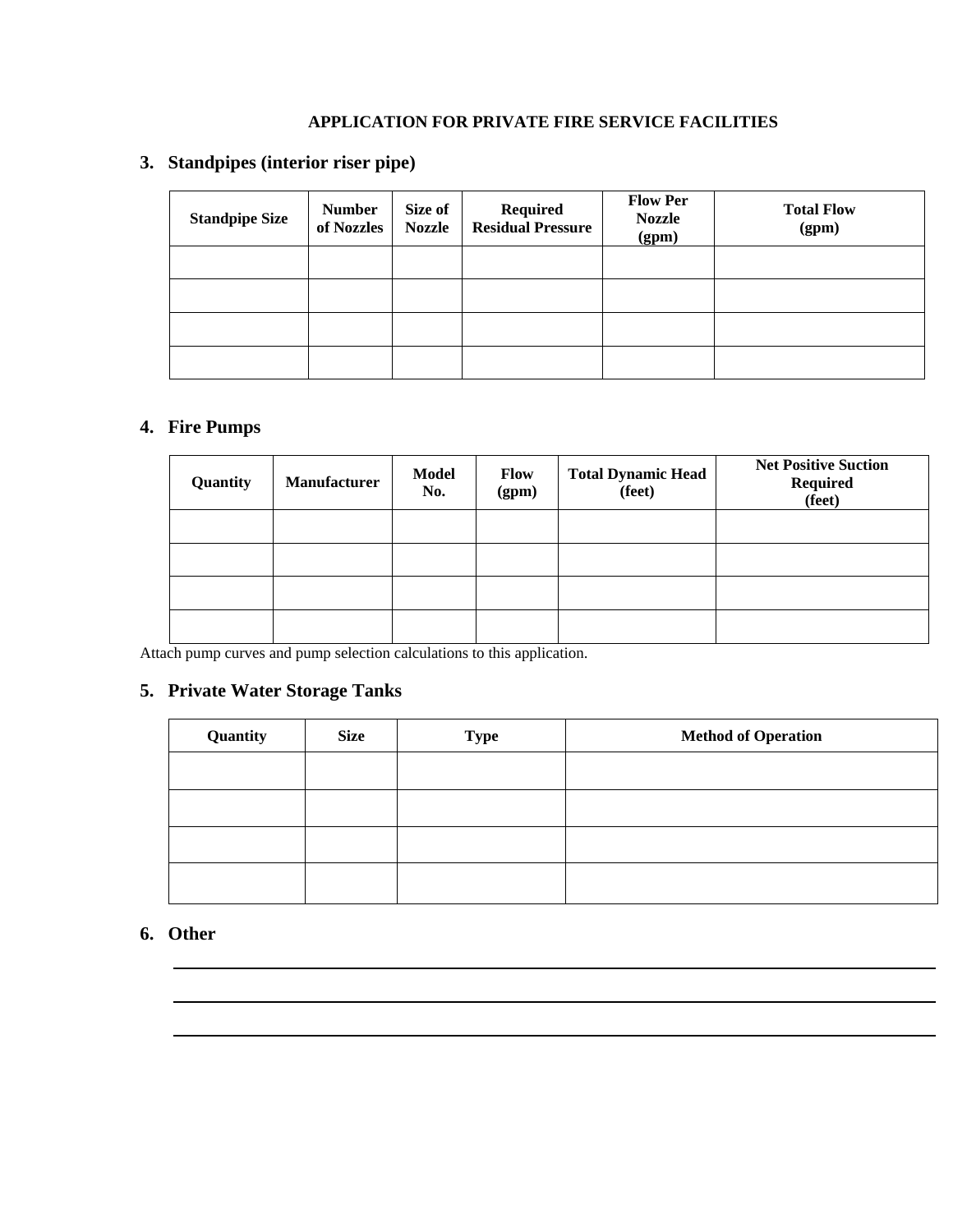The applicant agrees to pay all installation and related costs incurred by the Authority in providing private fire service, the extent of work to be done by the Authority to be agreed upon in writing by the Authority and the applicant, and to be in accordance with the Rules and Regulations of the Authority.

All bills are to be mailed to the (Owner) (Tenant) at the address indicated. Regardless, the Owner (and Tenant) agree and guarantee to pay the Authority on a quarterly basis for all private fir service at the premises for which this application is submitted in accordance with the rates, terms, conditions, rules and regulations applicable to the service supplied hereunder, which shall, upon date of this application or any time during the period that the premises are supplied with private fire service as provided for herein, be currently in effect and as published in the Authority's Rate Schedule.

Individual Liability For Joint Service: Two or more parties who join to make application for service shall be jointly and severally liable and shall be sent single periodic bills.

| Tenant                                                                |  |  |  |
|-----------------------------------------------------------------------|--|--|--|
| (Signature)                                                           |  |  |  |
|                                                                       |  |  |  |
| (Date)                                                                |  |  |  |
|                                                                       |  |  |  |
| Mailing Address of the<br>Accepted and Approved for the Authority By: |  |  |  |
| <b>RTMAAC</b>                                                         |  |  |  |
| 2012 Kramer Road                                                      |  |  |  |
| Gibsonia, PA 15044                                                    |  |  |  |
|                                                                       |  |  |  |
|                                                                       |  |  |  |

(Date)